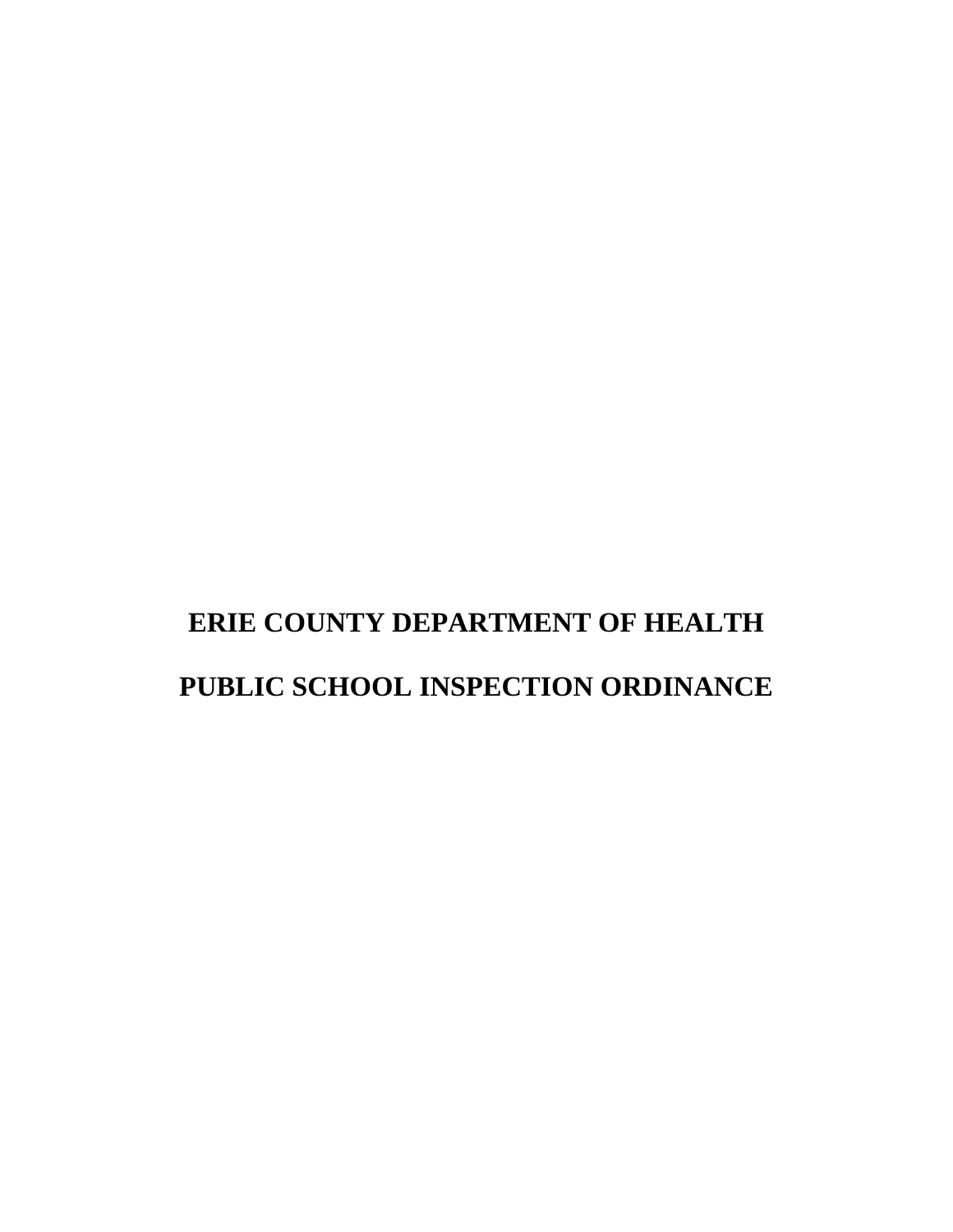## **GENERAL PROVISIONS**

## **1.1 Legal Authority**

The following rules and regulations are adopted under the provisions of the "Local Health Administration Law", Act 315, approved August 24, 1951, P.L. 1304, 16 P.S. §12001 *et seq.*

# **1.2 Provisions**

The provisions of these rules and regulations shall apply to all municipalities in Erie County within the jurisdiction of the Department and shall apply equally to all persons. These rules and regulations shall be liberally construed and applied to promote the protection of the public health.

# **DEFINITIONS**

## **2.1 Definitions**

Approved – procedures, construction or products acceptable to the Erie County Department of Health.

Department - the Erie County Department of Health

Garbage – all putrescible wastes, except sewage and body waste

Person - shall include any individual, landowner (which is defined as any person holding title to or having a proprietary or equitable interest in either surface or subsurface rights), landlord, lessor, land occupier (including but not limited to easement owner, tenant, lessee or occupant of a structure or land, whether the landowner or not, any corporation, including public or private corporation for profit or not for profit, association, partnership firm, trust, trustee, estate, executor, executrix, administrator, administratrix or other fiduciaries, department board, bureau or agency of the Commonwealth, political subdivision, municipality, district, authority or any other legal entity whatsoever which is recognized or other legal entity set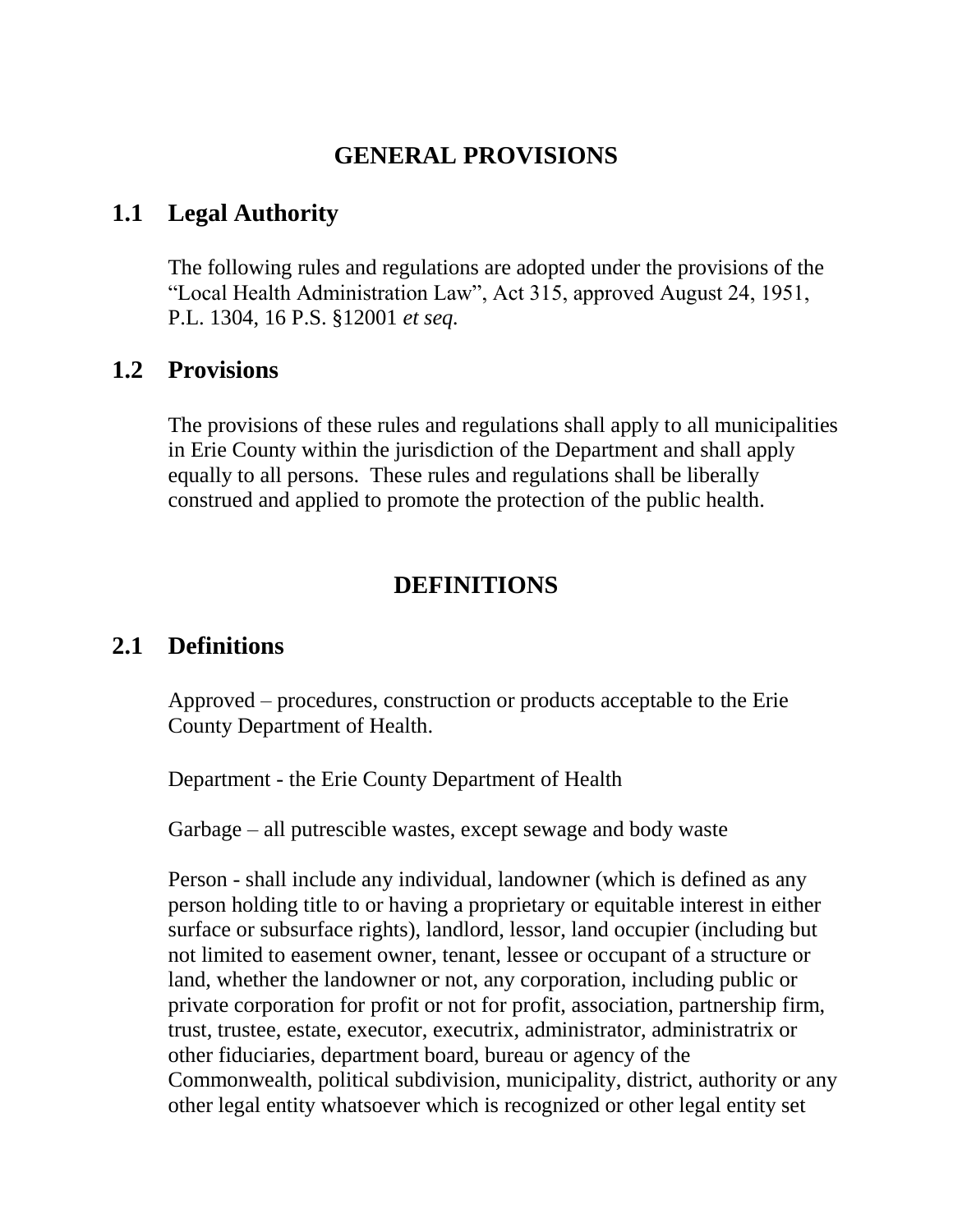forth above. Whenever used in any clause prescribing and imposing a penalty or

imposing a fine or imprisonment the term "Person" shall include all of the above set forth individuals and entities as well as members, officers, and/or employees of any corporation, an association, partnership or firm and the officer, directors of any local agency, municipality, municipal authority and/or political subdivision and the

supervisors, councilmen, of any political subdivision public or private corporation for profit or not for profit.

Refuse - means all non-putrescible wastes generally regarded and classified as rubbish, trash, junk and similar materials which have been discarded by the owner or possessor thereof as useless or worthless to them.

School - Buildings, including grounds, where there are training facilities for teaching children, or offering instruction in any branch of knowledge. The term includes public, and charter schools, intended for teaching from kindergarten through grade 12.

Safe Drinking Water Act - the Pennsylvania Safe Drinking Water Act (P.L. 206, No. 43) (35 P.S. §721.1 *et seq.*)*,* and appropriate regulations, 25 Pa. Code, Chapter 109.

Sewage - means any substance that contains any of the waste products or excrement or other discharge from the bodies of human beings or animals and any noxious or deleterious substances being harmful or inimical to the public health, or to animal or aquatic life or to the use for domestic water or for recreation or which constitutes pollution under The Clean Streams Law (35 P.S. § 691.1-691.1001).

Sewage system **-** any community or individual system, publicly or privately owned, for the collection, conveyance, treatment, and disposal of sewage and of a liquid nature, including various devices for the treatment of such sewage.

Sewage Regulations - the Pennsylvania Sewage Facilities Act, (P.L., 1535, No. 537) (35 P.S. § 750.1 *et seq.*) and appropriate regulations, 25 PA. Code Chapters 71, 72 and 73.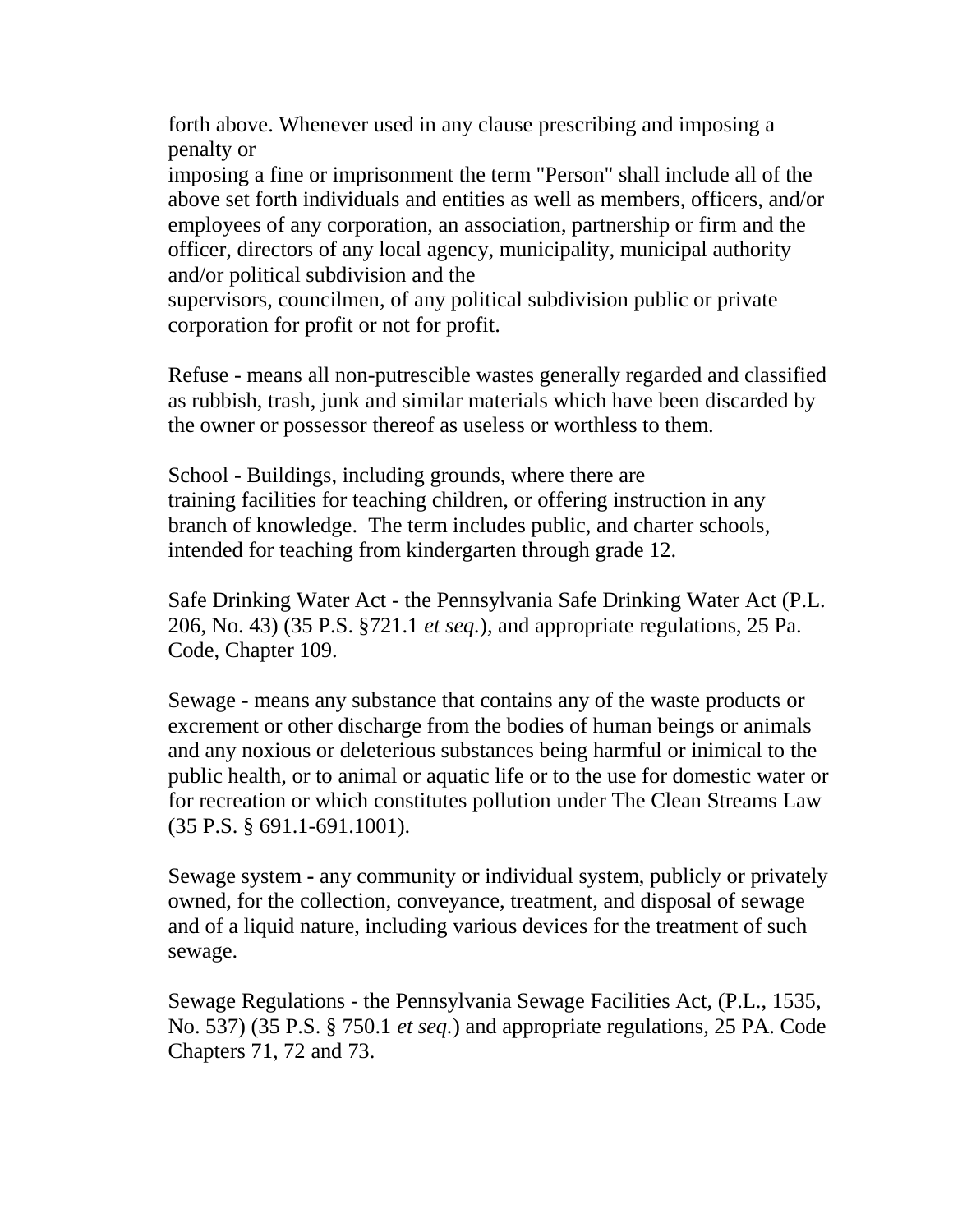Vector - any rodent, insect or other animal, which is capable of carrying or harboring a disease infectious to man.

Waters of Commonwealth - Rivers, streams, creeks, rivulets, impoundments, ditches, water courses, storm sewers, lakes, dammed water, ponds, springs, and other bodies or channels of conveyance of surface and underground water, or of their parts, whether natural or artificial within or on the boundaries of the Commonwealth.

Water Supply - a source or sources of water including any and all water treatment, storage and distribution facilities.

# **WATER SUPPLY**

## **3.1 Water Supply**

All water supplied to a school shall be adequate in quantity and shall meet bacteriological, chemical, physical and radiological standards as required by the Safe Drinking Water Act and the Department.

# **SEWAGE DISPOSAL**

#### **4.1 Sewage Disposal**

On lot sewage systems must be in compliance with the provisions of the Sewage Regulations.

Sewage systems must comply with provisions of the permit issued under the authority of the Clean Streams Law.

Sewage systems must be constructed and maintained to prevent contamination of the waters of the Commonwealth.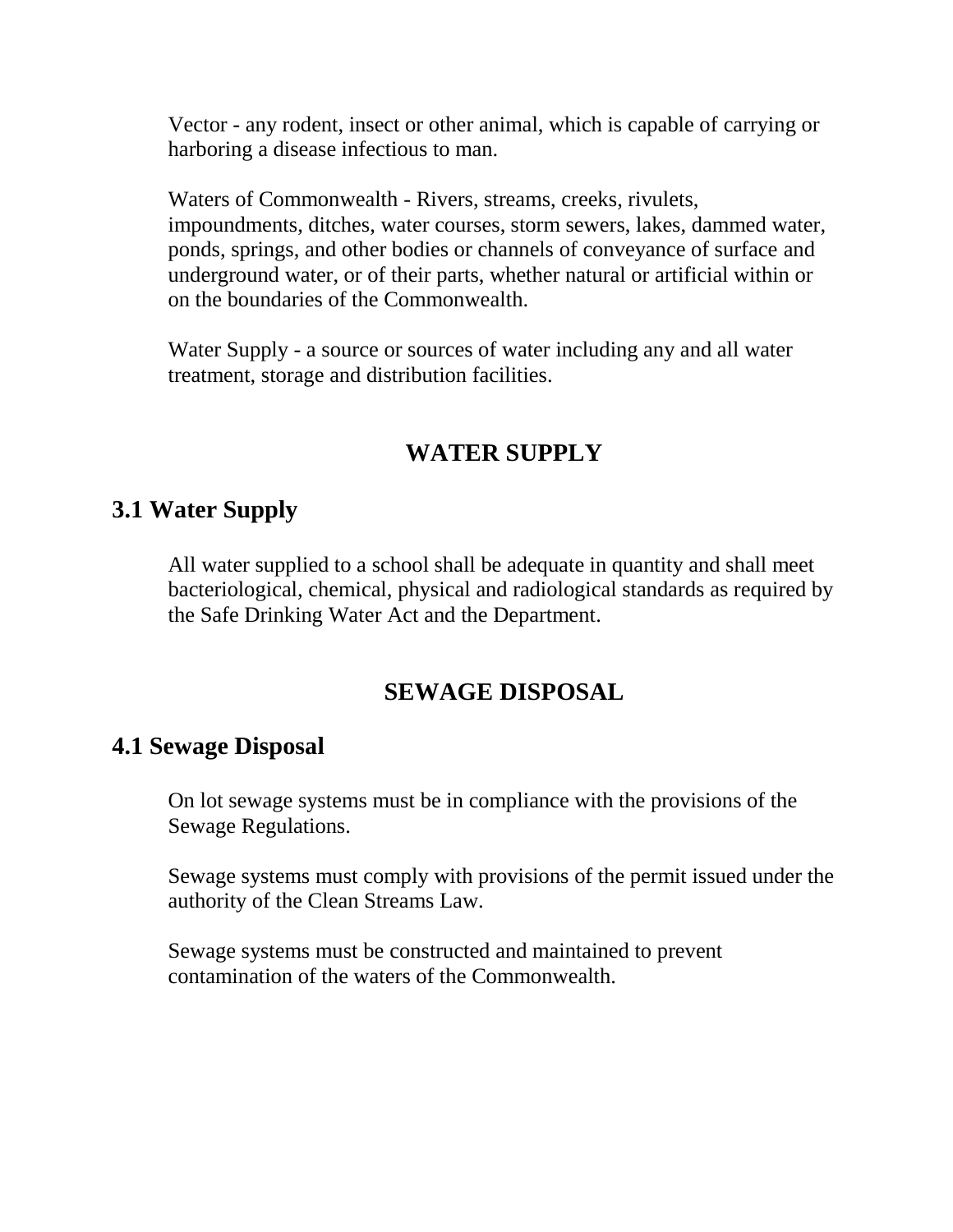# **VECTORS**

#### **5.1 Vector Control**

Effective measures intended to control the presence of rodents, flies, mosquitoes, cockroaches, and other insects or vectors on the premises shall be taken in a manner approved by the Department.

# **TOILET FACILITIES**

### **6.1 Design**

Separate toilet facilities for each sex shall be provided on the premises. Toilet fixtures shall be of sanitary design and readily cleanable. The doors of all toilet rooms shall be self-closing, and toilet rooms shall be vented in a manner acceptable to the Department.

#### **6.2 Maintenance**

Toilet facilities, including rooms and fixtures, shall be kept in a clean condition and in good repair. Toilet tissue shall be provided. Hand soap and single use towels or a satisfactory equivalent shall be provided.

If a school experiences a water outage or a lack of adequate pressure to the building, a means of providing potable water for hand wash must be provided.

Each sink having running water under pressure shall be supplied with hot and cold water.

Easily cleanable receptacles shall be provided for waste materials, and such receptacles in toilet rooms for women shall be covered.

Ventilation must be operational as designed.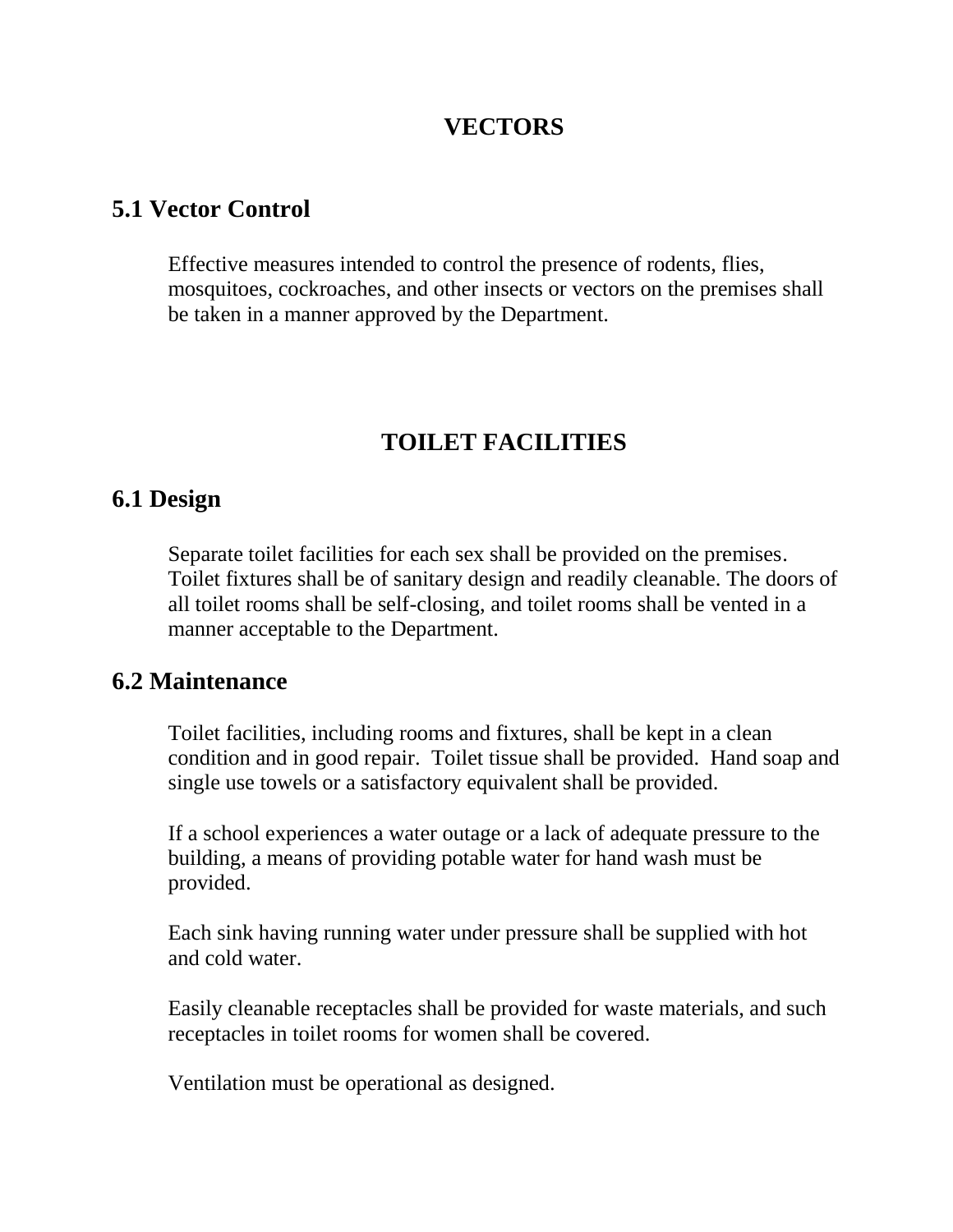# **PHYSICAL FACILITIES**

# **7.1 Plumbing**

Plumbing shall be sized, installed and maintained to carry adequate quantities of water to required locations throughout the school, to prevent contamination of the water supply, to properly convey sewage and liquid wastes from the establishment to the sewerage or sewage disposal system and so as not to create an unsanitary condition or nuisance.

If a school experiences a water outage or a lack of adequate pressure to the building, a means of providing potable water for drinking must be provided.

# **7.2 Floors**

Floors of the school shall be in good repair and shall be of such construction as to be easily cleaned. All floors shall be kept clean.

# **7.3 Walls and Ceilings**

Walls and ceilings of the school shall be in good repair and shall be of such construction as to be easily cleaned. All walls and ceilings shall be kept clean.

# **7.4 Heating and Ventilation**

The school shall be uniformly heated. In those schools where room heaters are used, they shall be located and protected to prevent direct contact by the students. All heating equipment shall be vented in a manner approved by the Department.

If mechanical ventilation is not provided, means shall be provided to insure natural ventilation. If mechanical ventilation is provided it must be operational as designed.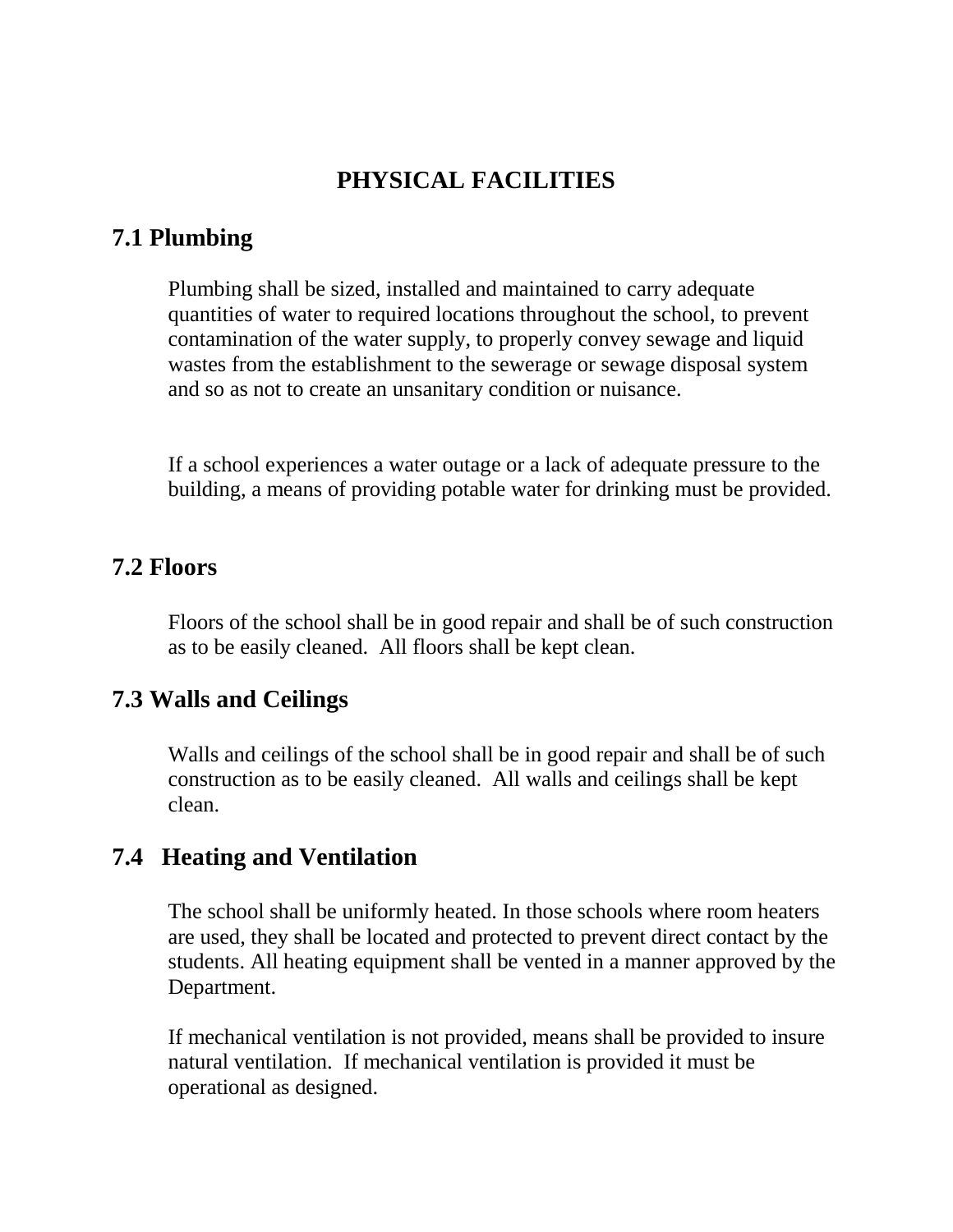# **SAFETY**

#### **8.1 General**

The buildings, grounds, play area equipment and appurtenances shall be constructed and maintained to minimize health and accident hazards. All buildings shall be maintained in a clean, dry condition.

## **GARBAGE AND REFUSE**

# **9.1 Collection**

The collection of all garbage and refuse shall be conducted in a sanitary manner and as often as necessary in order to prevent a nuisance.

#### **9.2 Storage**

All garbage and refuse containing food wastes shall, prior to disposal, be kept in leak-proof, nonabsorbent, rust and corrosion-resistant containers.

All other refuse shall be stored so as to prevent insect and rodent problems and other nuisances.

Exterior garbage and refuse containers must have a tight fitting lid.

Each room shall have at least one container for paper and trash.

#### **9.3 Disposal**

All garbage and refuse are to be disposed of in a landfill facility permitted by the Pennsylvania Department of Environmental Protection.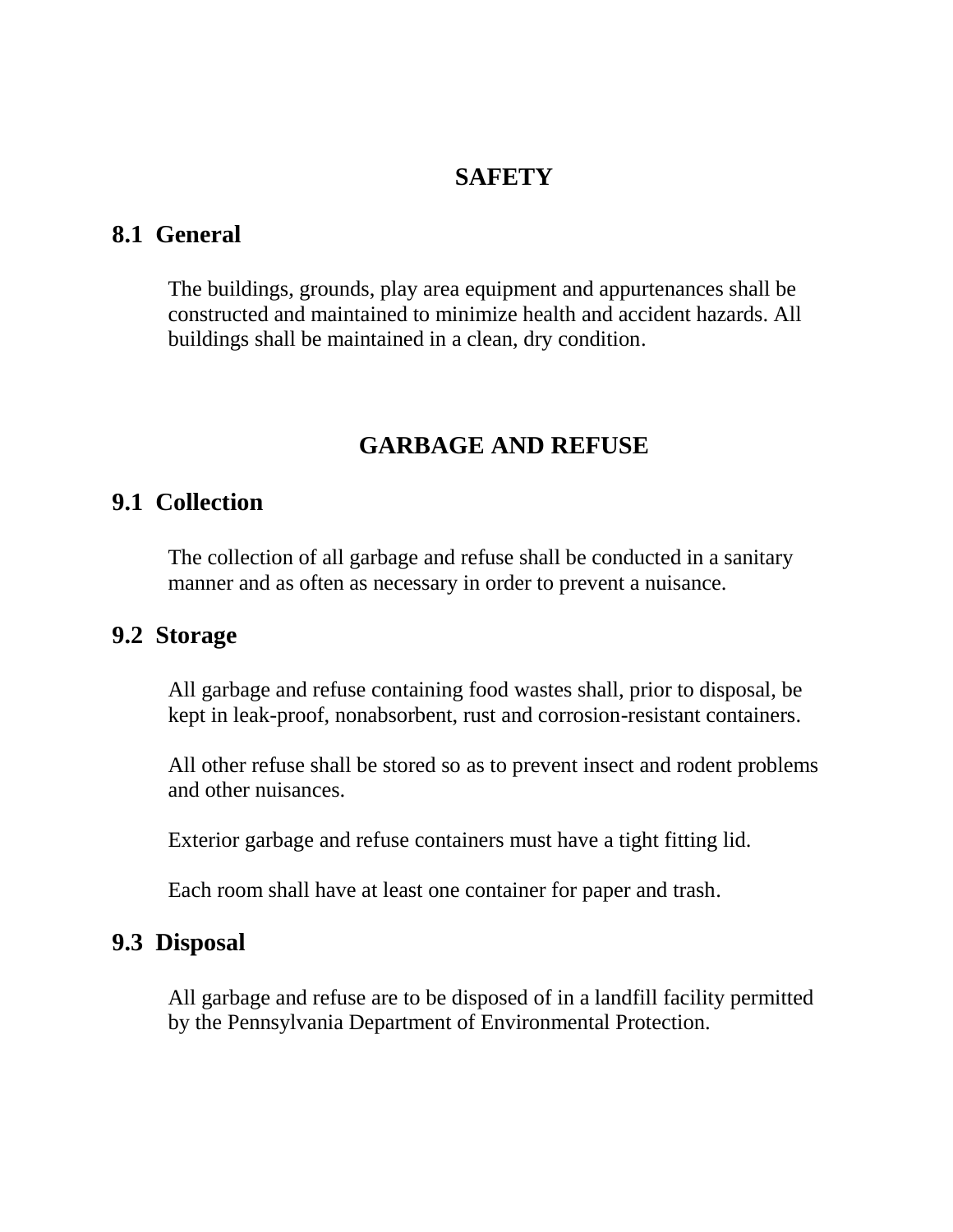# **RETAIL FOOD FACILITIES**

#### **10.1 Requirements**

.

When a retail food facility is provided at a school the food facility and all attached operations shall comply with the applicable provisions of the Pennsylvania Department of Agriculture Retail Food Facility Safety Act (3 Pa.Con.Stat.Ann. §5701 *et seq.*).

A separate, valid Retail Food Facility License issued by the Department must be obtained for each retail food facility.

### **PUBLIC SWIMMING AND BATHING PLACES**

#### **11.1 Requirements**

When a public swimming or bathing place is located at a school it must be in compliance with the provisions of the Pennsylvania Public Bathing Law, the Act of June 23, 1931, P.L. 399 and the Pennsylvania Department of Health Title 28 Chapter 18, Rules and Regulations for Public Swimming and Bathing Places (28 Pa. Code §18.1 *et seq.*).

#### **PENALTIES**

#### **12.1 Summary Offenses**

Any person who violates any of the provisions of these rules and regulations of the Erie County Department of Health, or who interferes with the Health Director or any other agent of the Erie County Department of Health in the discharge of his official duties, shall, for the first offense, upon conviction thereof in a summary proceeding before a Magisterial District Justice of Erie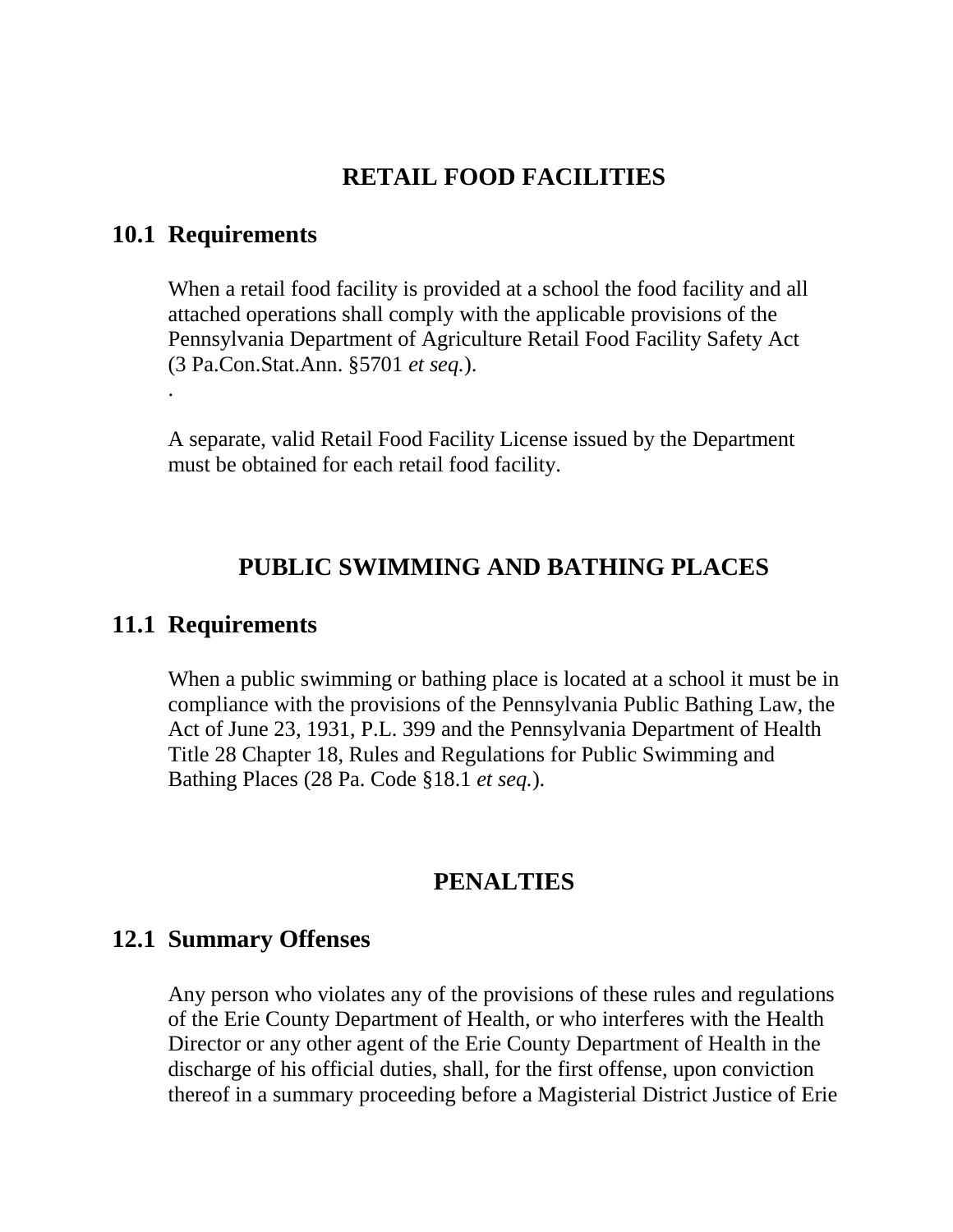County wherein said offense was committed, be sentenced to pay the costs of prosecution and a fine of not less than thirty dollars (\$30) nor more than three hundred dollars (\$300), and in default thereof, to undergo imprisonment of not less than ten (10) days nor more than thirty (30) days.

#### **12.2 Misdemeanors**

Any person who violates any of the provisions of these rules and regulations of the Erie County Department of Health, or who interferes with the Health Director or any other agent of the Erie County Department of Health in the discharge of his official duties, convicted of a second or subsequent offense, shall be guilty of a misdemeanor and shall, upon conviction thereof, be sentenced to pay a fine of not less than five hundred dollars (\$500) nor more than one thousand dollars (\$1,000) or to undergo imprisonment not exceeding one (1) year, or both.

### **12.3 Separate Offenses**

For the purpose of this Section, violations on separate days shall be considered separate offenses.

## **12.4 Injunctions**

The Erie County Department of Health may seek to enjoin violations of these rules and regulations or may proceed in any court of law or equity to obtain any additional cumulative remedies to abate any violation under these rules and regulations. Nothing in these rules and regulations shall in anyway alter rights or action or remedies now or hereafter existing in equity, or under the common law or statutory law, criminal or civil.

#### **SEVERABILITY**

If any section, sub-section, paragraph, clause, or provision of these rules and regulations shall be declared by a court of competent jurisdiction to be invalid, such decision shall not affect the validity of the rules and regulations as a whole or any part thereof. It is here by declared to be the intention of the Erie County